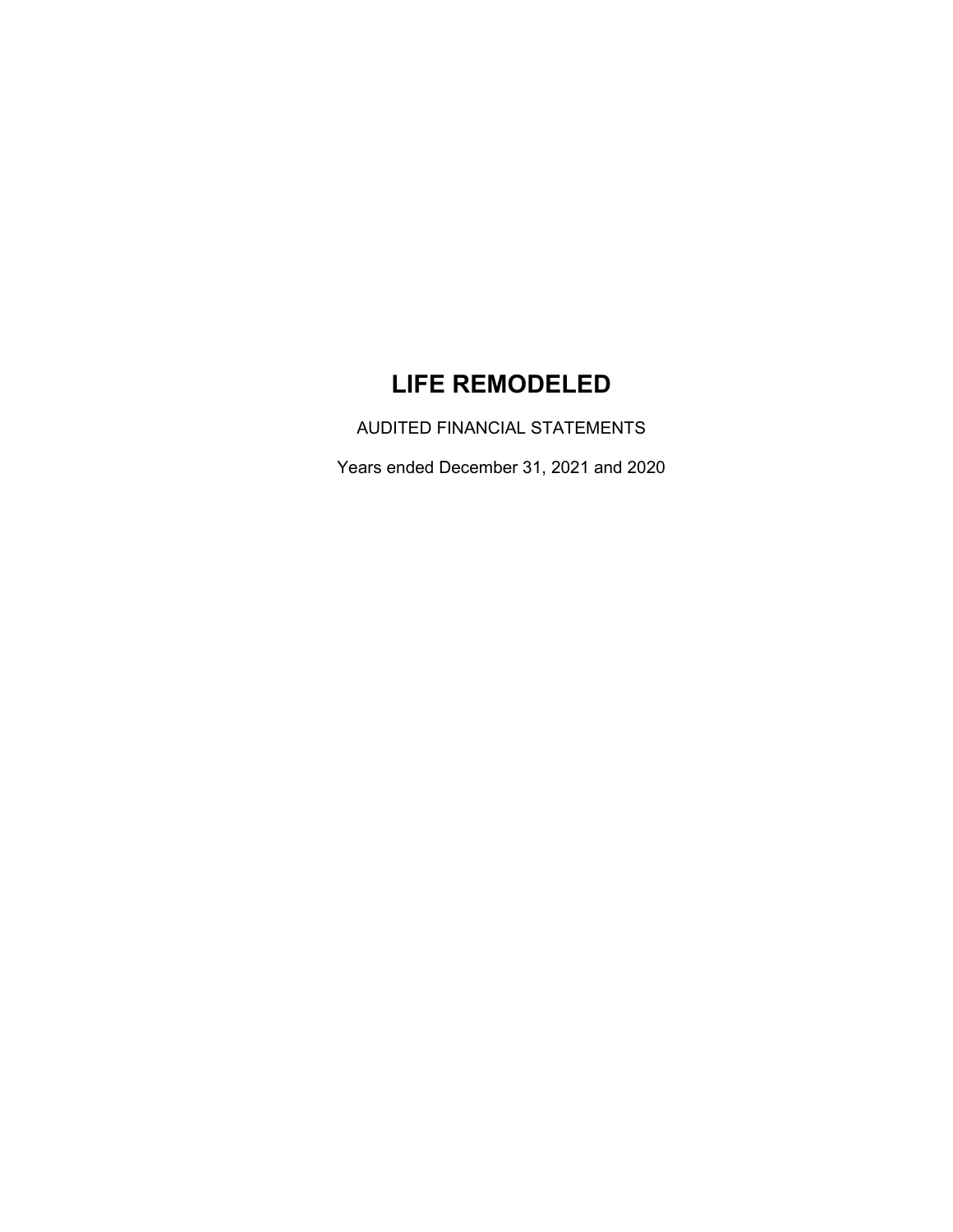# **LIFE REMODELED**

# **TABLE OF CONTENTS**

|                                          | Page |
|------------------------------------------|------|
| <b>Independent Auditor's Report</b>      |      |
| <b>Financial Statements</b>              |      |
| <b>Statements of Financial Position</b>  |      |
| <b>Statements of Activities</b>          |      |
| <b>Statements of Functional Expenses</b> | 5    |
| <b>Statements of Cash Flows</b>          |      |
| Notes to Financial Statements            |      |
|                                          |      |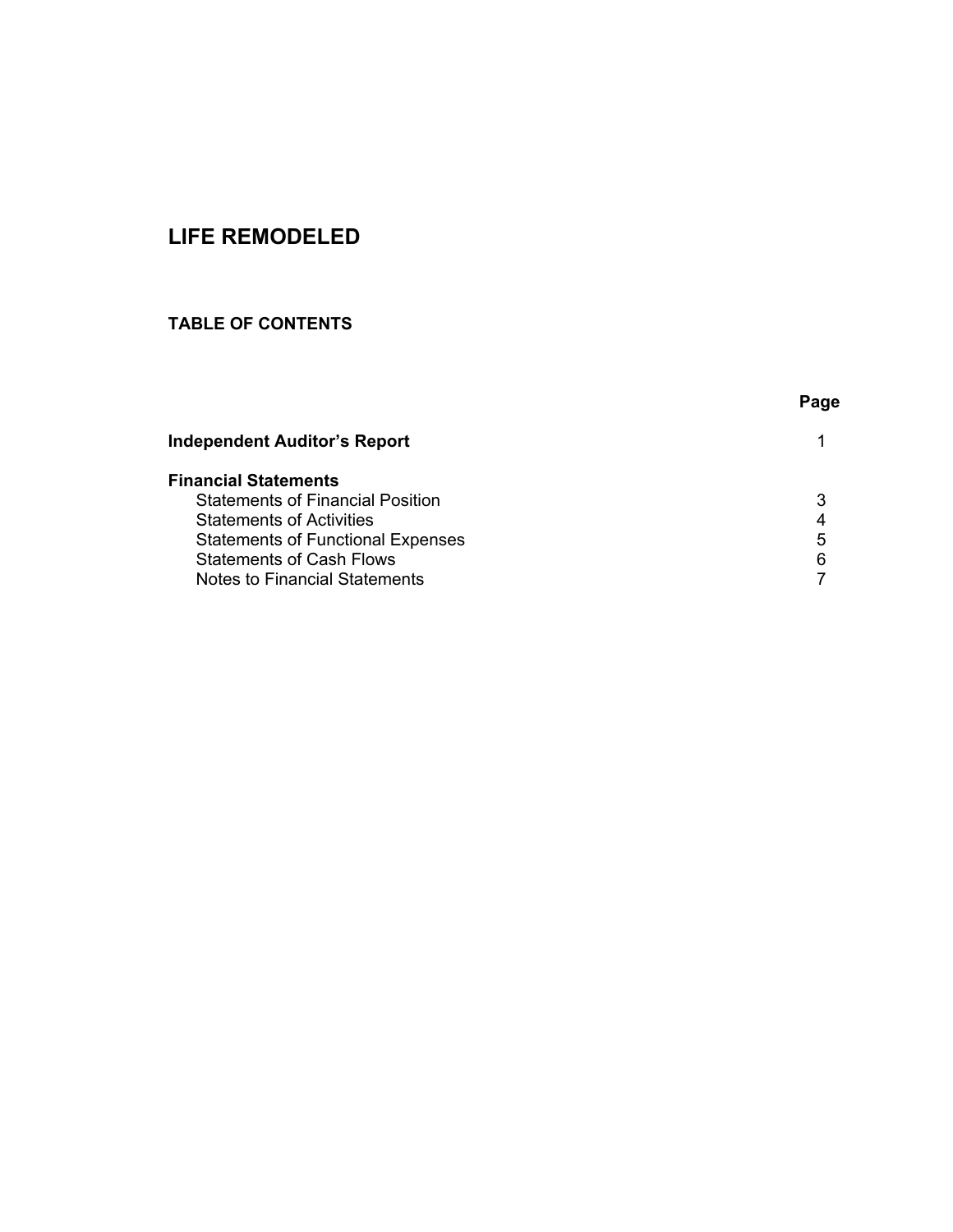

## **INDEPENDENT AUDITOR'S REPORT**

To the Board of Directors of Life Remodeled

#### **Opinion**

We have audited the accompanying financial statements of Life Remodeled (a nonprofit organization), which comprise the statements of financial position as of December 31, 2021 and 2020, and the related statements of activities, functional expenses and cash flows for the years then ended, and the related notes to the financial statements.

In our opinion, the financial statements referred to above present fairly, in all material respects, the financial position of the Organization as of December 31, 2021 and 2020, and the results of its operations and its cash flows for the years then ended in accordance with accounting principles generally accepted in the United States of America.

#### **Basis for Opinion**

We conducted our audits in accordance with auditing standards generally accepted in the United States of America. Our responsibilities under those standards are further described in the Auditor's Responsibilities for the Audit of the Financial Statements section of our report. We are required to be independent of the Organization and to meet our other ethical responsibilities in accordance with the relevant ethical requirements relating to our audits. We believe that the audit evidence we have obtained is sufficient and appropriate to provide a basis for our audit opinion.

#### **Responsibilities of Management for the Financial Statements**

Management is responsible for the preparation and fair presentation of the financial statements in accordance with accounting principles generally accepted in the United States of America, and for the design, implementation, and maintenance of internal control relevant to the preparation and fair presentation of financial statements that are free from material misstatement, whether due to fraud or error.

In preparing the financial statements, management is required to evaluate whether there are conditions or events, considered in the aggregate, that raise substantial doubt about the Organization's ability to continue as a going concern within one year after the date that the financial statements are available to be issued.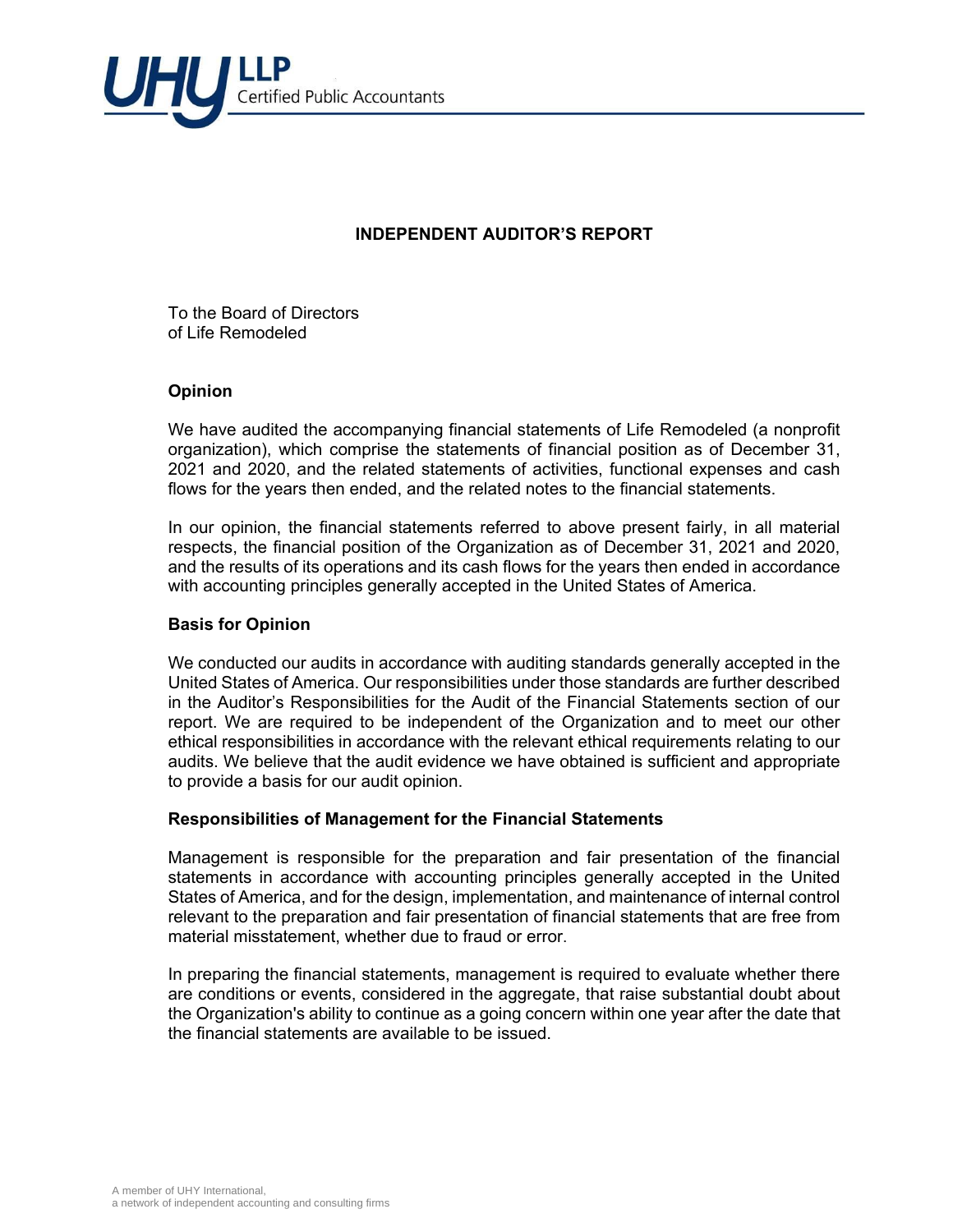To the Board of Directors Life Remodeled Page Two

#### **Auditor's Responsibilities for the Audit of the Financial Statements**

Our objectives are to obtain reasonable assurance about whether the financial statements as a whole are free from material misstatement, whether due to fraud or error, and to issue an auditor's report that includes our opinion. Reasonable assurance is a high level of assurance but is not absolute assurance and therefore is not a guarantee that an audit conducted in accordance with generally accepted auditing standards will always detect a material misstatement when it exists. The risk of not detecting a material misstatement resulting from fraud is higher than for one resulting from error, as fraud may involve collusion, forgery, intentional omissions, misrepresentations, or the override of internal control. Misstatements, including omissions, are considered material if there is a substantial likelihood that, individually or in the aggregate, they would influence the judgment made by a reasonable user based on the financial statements.

In performing an audit in accordance with generally accepted auditing standards, we:

- Exercise professional judgment and maintain professional skepticism throughout the audit.
- Identify and assess the risks of material misstatement of the financial statements, whether due to fraud or error, and design and perform audit procedures responsive to those risks. Such procedures include examining, on a test basis, evidence regarding the amounts and disclosures in the financial statements.
- Obtain an understanding of internal control relevant to the audit in order to design audit procedures that are appropriate in the circumstances, but not for the purpose of expressing an opinion on the effectiveness of the Organization's internal control. Accordingly, no such opinion is expressed.
- Evaluate the appropriateness of accounting policies used and the reasonableness of significant accounting estimates made by management, as well as evaluate the overall presentation of the financial statements.
- Conclude whether, in our judgment, there are conditions or events, considered in the aggregate, that raise substantial doubt about the Organization's ability to continue as a going concern for a reasonable period of time.

We are required to communicate with those charged with governance regarding, among other matters, the planned scope and timing of the audit, significant audit findings, and certain internal control related matters that we identified during the audit.

ИНЦ 11Р

Farmington Hills, Michigan April 26, 2022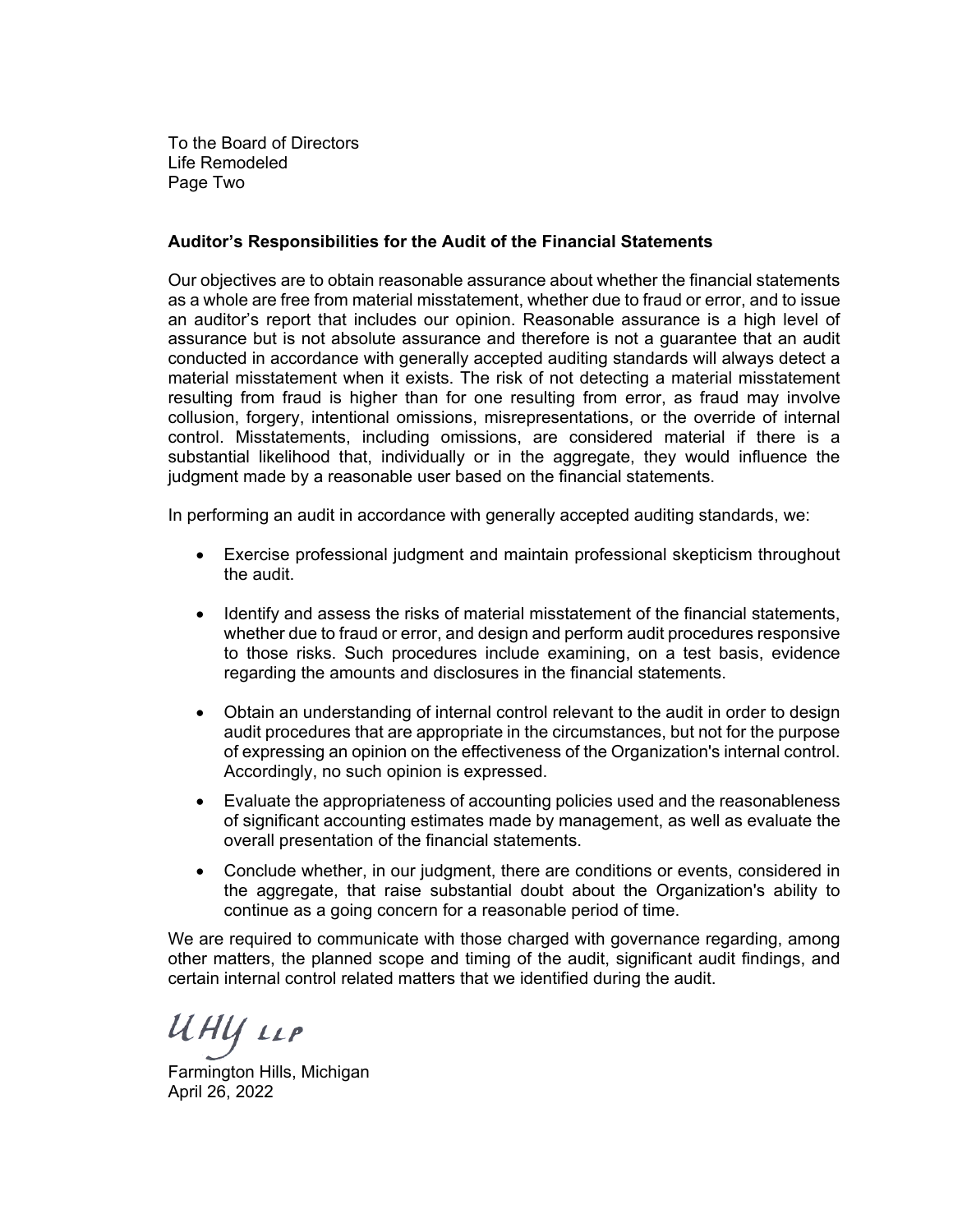# **LIFE REMODELED STATEMENTS OF FINANCIAL POSITION**

|                                                                                                                                   | December 31,                                          |                                            |  |  |
|-----------------------------------------------------------------------------------------------------------------------------------|-------------------------------------------------------|--------------------------------------------|--|--|
|                                                                                                                                   | 2021                                                  | 2020                                       |  |  |
| <b>ASSETS</b>                                                                                                                     |                                                       |                                            |  |  |
| <b>CURRENT ASSETS</b><br>Cash<br>Accounts receivable, net<br>Pledge receivables, net<br>Prepaid expenses                          | \$2,317,589<br>11,414<br>7,430<br>150                 | \$1,392,598<br>95,184<br>105,000<br>150    |  |  |
| <b>Total current assets</b>                                                                                                       | 2,336,583                                             | 1,592,932                                  |  |  |
| <b>PLEDGE RECEIVABLE, net of current portion</b>                                                                                  | 10,000                                                | 15,000                                     |  |  |
| <b>PROPERTY AND EQUIPMENT, net</b>                                                                                                | 3,406,946                                             | 3,423,187                                  |  |  |
| <b>Total assets</b>                                                                                                               | <u>\$5,753,529</u>                                    | <u>\$5,031,119</u>                         |  |  |
| <b>LIABILITIES AND NET ASSETS</b>                                                                                                 |                                                       |                                            |  |  |
| <b>LIABILITIES</b><br>Accounts payable<br>Accrued expenses<br>Deferred revenue<br><b>Fiduciary liability</b><br>Security deposits | \$<br>20,115<br>16,148<br>50,404<br>114,375<br>83,275 | \$<br>11,114<br>15,065<br>11,181<br>80,617 |  |  |
| <b>Total liabilities</b>                                                                                                          | 284,317                                               | 117,977                                    |  |  |
| <b>NET ASSETS</b><br>Without donor restrictions<br>With donor restrictions                                                        | 5,318,988<br>150,224                                  | 4,480,345<br>432,797                       |  |  |
| Total net assets                                                                                                                  | 5,469,212                                             | 4,913,142                                  |  |  |
| <b>Total liabilities and net assets</b>                                                                                           | 5,753,529<br>\$                                       | \$ 5,031,119                               |  |  |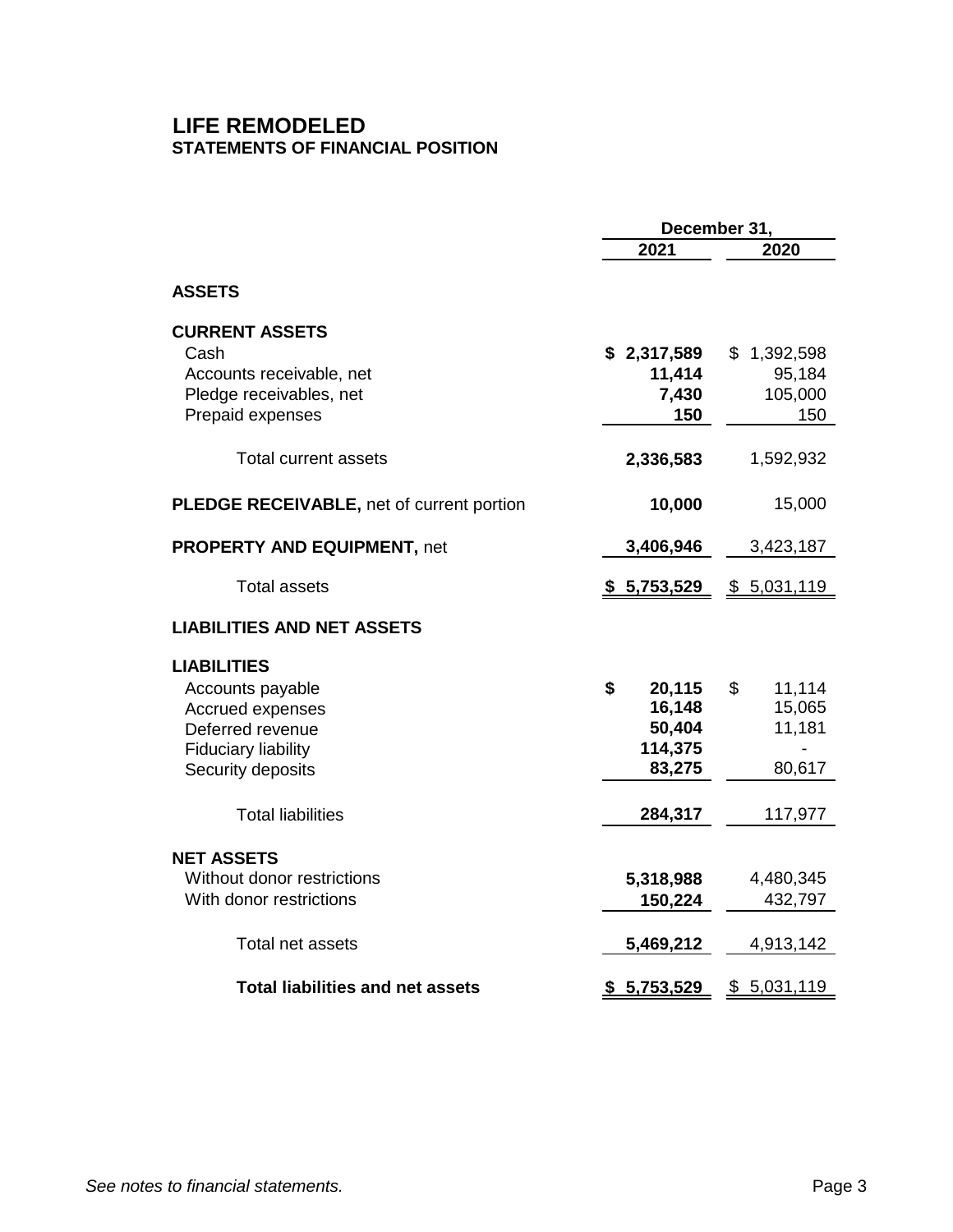#### **LIFE REMODELED STATEMENTS OF ACTIVITIES**

|                                       | Year ended December 31, 2021 |                      |            |                     | Year ended December 31, 2020 |               |                     |            |              |    |           |
|---------------------------------------|------------------------------|----------------------|------------|---------------------|------------------------------|---------------|---------------------|------------|--------------|----|-----------|
|                                       |                              | <b>Without donor</b> | With donor |                     |                              | Without donor |                     | With donor |              |    |           |
|                                       |                              | <b>Restrictions</b>  |            | <b>Restrictions</b> | <b>Total</b>                 |               | <b>Restrictions</b> |            | Restrictions |    | Total     |
| <b>REVENUES AND OTHER SUPPORT</b>     |                              |                      |            |                     |                              |               |                     |            |              |    |           |
| In-kind contributions                 | \$                           | 1,553,452            | \$         |                     | \$<br>1,553,452              | \$            | 2,175,214           | \$         |              | \$ | 2,175,214 |
| Grants and contributions              |                              | 1,224,918            |            | 204,286             | 1,429,204                    |               | 1,184,483           |            | 1,639,208    |    | 2,823,691 |
| Rental income                         |                              | 1,093,561            |            |                     | 1,093,561                    |               | 870,331             |            |              |    | 870,331   |
| Interest income                       |                              | 1,778                |            |                     | 1,778                        |               |                     |            |              |    |           |
| Total revenues and other support      |                              | 3,873,709            |            | 204,286             | 4,077,995                    |               | 4,230,028           |            | 1,639,208    |    | 5,869,236 |
| Net assets released from restrictions |                              | 486,859              |            | (486, 859)          |                              |               | 1,653,574           |            | (1,653,574)  |    |           |
| <b>EXPENSES</b>                       |                              |                      |            |                     |                              |               |                     |            |              |    |           |
| Program services                      |                              | 2,982,629            |            |                     | 2,982,629                    |               | 3,146,155           |            |              |    | 3,146,155 |
| Management and general                |                              | 311,944              |            |                     | 311,944                      |               | 261,964             |            |              |    | 261,964   |
| Fundraising                           |                              | 227,352              |            |                     | 227,352                      |               | 274,141             |            |              |    | 274,141   |
| Total expenses                        |                              | 3,521,925            |            |                     | 3,521,925                    |               | 3,682,260           |            |              |    | 3,682,260 |
| <b>CHANGE IN NET ASSETS</b>           |                              | 838,643              |            | (282, 573)          | 556,070                      |               | 2,201,342           |            | (14, 366)    |    | 2,186,976 |
| NET ASSETS - Beginning of year        |                              | 4,480,345            |            | 432,797             | 4,913,142                    |               | 2,279,003           |            | 447,163      |    | 2,726,166 |
| NET ASSETS - End of year              |                              | 5,318,988            |            | 150,224             | 5,469,212                    |               | 4,480,345           | S.         | 432,797      |    | 4,913,142 |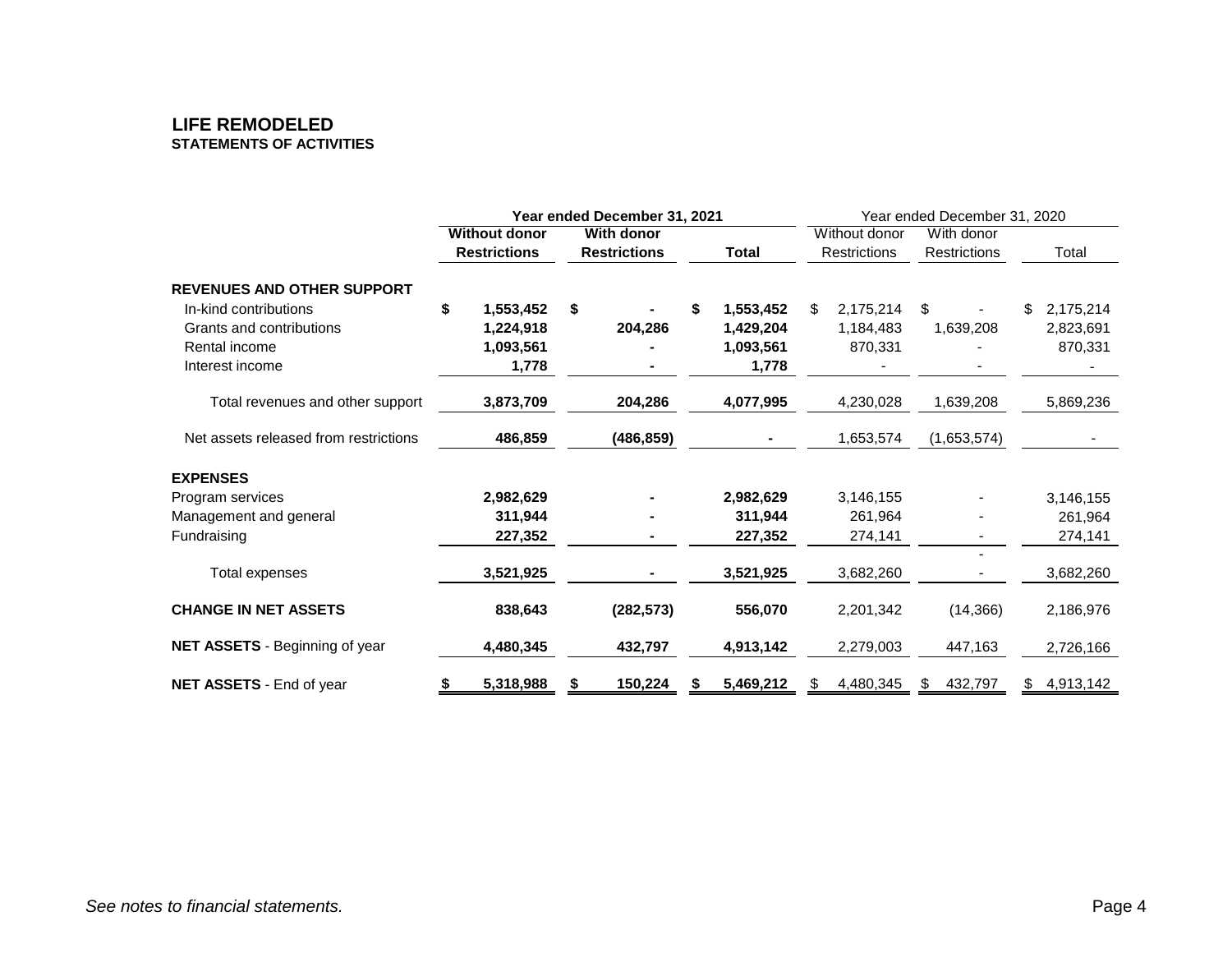#### **LIFE REMODELED STATEMENTS OF FUNCTIONAL EXPENSES**

|                               | Year Ended December 31, 2021 |                            |    |                                  | Year Ended December 31, 2020 |         |                 |    |           |    |         |                     |         |                           |  |             |  |       |
|-------------------------------|------------------------------|----------------------------|----|----------------------------------|------------------------------|---------|-----------------|----|-----------|----|---------|---------------------|---------|---------------------------|--|-------------|--|-------|
|                               |                              | Program<br><b>Services</b> |    | <b>Management and</b><br>General | <b>Fundraising</b>           |         |                 |    |           |    | Total   | Program<br>Services |         | Management and<br>General |  | Fundraising |  | Total |
| Rent in-kind expense          | \$                           | 1,438,021                  | \$ | 6,188                            | \$                           | 6,187   | \$<br>1,450,396 | \$ | 1,438,322 | \$ | 6,188   | \$                  | 6,188   | \$<br>1,450,698           |  |             |  |       |
| Wages-staff                   |                              | 476,177                    |    | 135,119                          |                              | 154,012 | 765,308         |    | 402,735   |    | 122,180 |                     | 163,762 | 688,677                   |  |             |  |       |
| Program expense               |                              | 131,312                    |    |                                  |                              |         | 131,312         |    | 48,264    |    |         |                     |         | 48,264                    |  |             |  |       |
| Repairs and maintenance       |                              | 140,189                    |    |                                  |                              | 295     | 140,484         |    | 126,224   |    |         |                     |         | 126,224                   |  |             |  |       |
| <b>Utilities</b>              |                              | 302,794                    |    | 646                              |                              |         | 303,440         |    | 187,405   |    |         |                     |         | 187,405                   |  |             |  |       |
| Depreciation and amortization |                              | 132,285                    |    |                                  |                              |         | 132,285         |    | 106,371   |    |         |                     |         | 106,371                   |  |             |  |       |
| Community engagement          |                              | 26,942                     |    |                                  |                              |         | 26,942          |    | 51,666    |    |         |                     |         | 51,666                    |  |             |  |       |
| In-kind expense               |                              | 67,625                     |    | 29,432                           |                              |         | 97,057          |    | 506,480   |    | 63,888  |                     |         | 570,368                   |  |             |  |       |
| Bad debt                      |                              | 11,997                     |    |                                  |                              |         | 11,997          |    |           |    |         |                     |         |                           |  |             |  |       |
| Insurance                     |                              | 85,943                     |    | 3,514                            |                              |         | 89,457          |    | 71,632    |    | 12,047  |                     | 78      | 83,757                    |  |             |  |       |
| Travel and meetings           |                              | 4,461                      |    | 9,114                            |                              | 8,602   | 22,177          |    | 1,708     |    |         |                     | 7,126   | 8,834                     |  |             |  |       |
| Office expense                |                              | 9,438                      |    | 18,858                           |                              | 3,444   | 31,740          |    | 9,116     |    | 11,120  |                     | 12,527  | 32,763                    |  |             |  |       |
| Fundraising event             |                              |                            |    |                                  |                              | 5,343   | 5,343           |    |           |    |         |                     | 32,510  | 32,510                    |  |             |  |       |
| Interest expense              |                              | 15                         |    |                                  |                              |         | 15              |    | 17,472    |    |         |                     |         | 17,472                    |  |             |  |       |
| Marketing                     |                              | 27,467                     |    | 10,256                           |                              | 26,729  | 64,452          |    |           |    |         |                     | 18,801  | 18,801                    |  |             |  |       |
| <b>Professional fees</b>      |                              | 89,952                     |    | 76,178                           |                              | 10,653  | 176,783         |    | 36,500    |    | 22,921  |                     | 11,667  | 71,088                    |  |             |  |       |
| Contract labor                |                              | 35,499                     |    |                                  |                              |         | 35,499          |    | 132,809   |    | 16,310  |                     |         | 149,119                   |  |             |  |       |
| Education                     |                              | 683                        |    | 12,915                           |                              | 69      | 13,667          |    | 1,250     |    | 1,973   |                     | 4,804   | 8,027                     |  |             |  |       |
| Dues and subscriptions        |                              | 1,244                      |    | 9,508                            |                              | 9,111   | 19,863          |    | 240       |    | 1,693   |                     | 13,034  | 14,967                    |  |             |  |       |
| Bank fee                      |                              | 585                        |    | 216                              |                              | 2,907   | 3,708           |    | 7,961     |    | 3,644   |                     | 3,644   | 15,249                    |  |             |  |       |
| Total expenses                |                              | 2,982,629                  | S  | 311,944                          | S                            | 227,352 | 3,521,925       | S  | 3,146,155 |    | 261,964 |                     | 274,141 | \$<br>3,682,260           |  |             |  |       |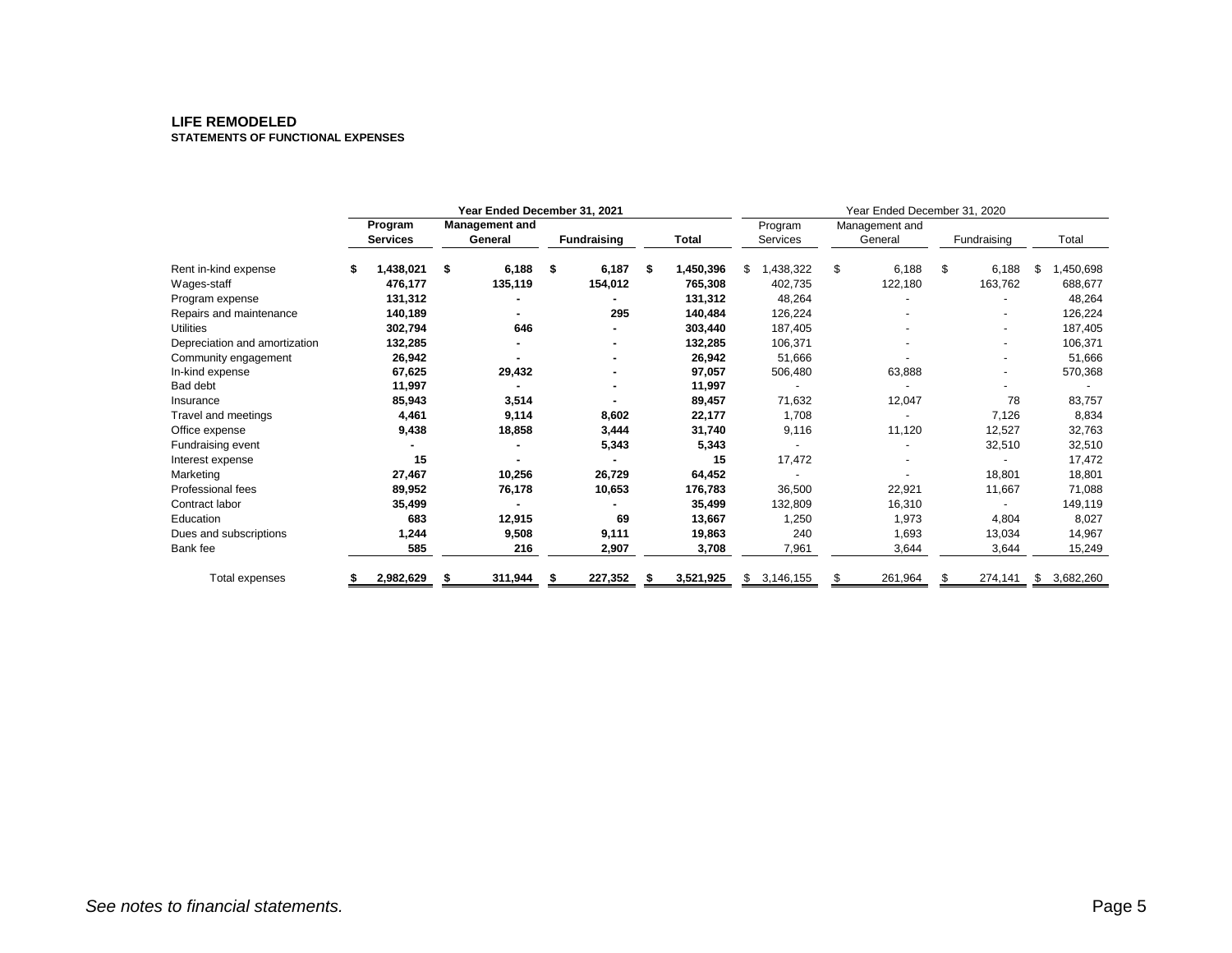# **LIFE REMODELED STATEMENTS OF CASH FLOWS**

|                                                                                          | <b>Years Ended December 31,</b> |            |    |             |
|------------------------------------------------------------------------------------------|---------------------------------|------------|----|-------------|
|                                                                                          |                                 | 2021       |    | 2020        |
| <b>OPERATING ACTIVITIES</b>                                                              |                                 |            |    |             |
| Change in net assets                                                                     | \$                              | 556,070    |    | \$2,186,976 |
| Adjustments to reconcile change in net assets to                                         |                                 |            |    |             |
| net cash provided by operating activities:                                               |                                 |            |    |             |
| In-kind donations                                                                        |                                 | (6,000)    |    | (135, 391)  |
| Depreciation and amortization                                                            |                                 | 132,285    |    | 106,371     |
| Bad debt expense                                                                         |                                 | 11,997     |    |             |
| Changes in assets and liabilities:                                                       |                                 |            |    |             |
| Pledges receivable                                                                       |                                 | 102,570    |    | (91,500)    |
| Accounts receivable                                                                      |                                 | 71,773     |    | 3,012       |
| Prepaid expenses                                                                         |                                 |            |    | 13,788      |
| Accounts payable                                                                         |                                 | 9,001      |    | (96, 293)   |
| <b>Fiduciary liabilities</b>                                                             |                                 | 114,375    |    | (46, 707)   |
| Deferred revenue                                                                         |                                 | 39,223     |    | 1,078       |
| Security deposits                                                                        |                                 | 2,658      |    | 9,237       |
| Accrued expenses                                                                         |                                 | 1,083      |    | (86, 868)   |
| Net cash provided by operating<br>activities                                             |                                 | 1,035,035  |    | 1,863,703   |
| <b>INVESTING ACTIVITIES</b>                                                              |                                 |            |    |             |
| Purchases of property and equipment                                                      |                                 | (110, 044) |    | (593,005)   |
| <b>FINANCING ACTIVITIES</b>                                                              |                                 |            |    |             |
| Payment on long-term debt                                                                |                                 |            |    | (666, 667)  |
| <b>NET CHANGE IN CASH</b>                                                                |                                 | 924,991    |    | 604,031     |
| <b>CASH</b> , beginning of year                                                          |                                 | 1,392,598  |    | 788,567     |
| <b>CASH, end of year</b>                                                                 |                                 | 2,317,589  | \$ | 1,392,598   |
| Supplemental disclosure of cash flow information<br>Cash paid during period for interest | \$                              | 15         | \$ | 17,472      |
|                                                                                          |                                 |            |    |             |
| Non-cash investing activities<br>In-kind donations recorded in fixed assets              | \$                              | 6,000      | \$ | 135,391     |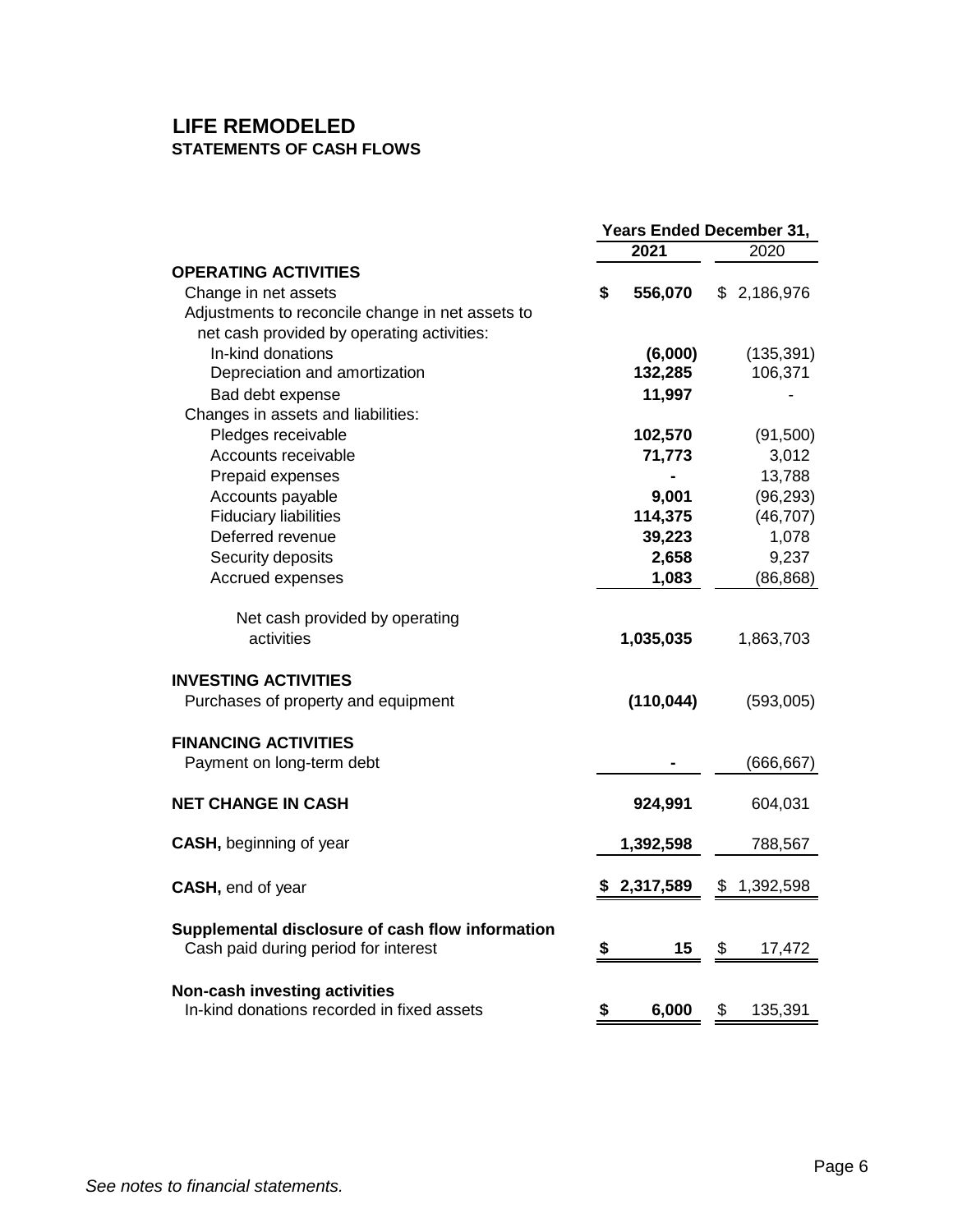#### **NOTE 1 – SUMMARY OF SIGNIFICANT ACCOUNTING POLICIES**

The following is a summary of certain accounting policies followed in the preparation of these financial statements. The policies conform to accounting principles generally accepted in the United States of America and have been consistently applied in the preparation of the financial statements.

#### **Organization**

Largely as a result of our country's deep and tragic history of systemic racism, many Black families in America are still not experiencing equitable access to opportunities to thrive in the areas of education, economic prosperity, and health/wellness. While Life Remodeled does not have the power to end systemic racism, we do have the ability to significantly increase equitable access to opportunities for human flourishing. To achieve this, we repurpose vacant school buildings into one stop hubs of opportunity for more Detroiters to thrive.

Life Remodeled does more than renovate iconic buildings. We fill them with the best and brightest non-profit organizations and a few amazing for-profit entrepreneurs. No one organization has the solutions to all of society's challenges. True social impact happens when organizations work collaboratively, not only with one another, but most importantly with the students and community members who live in the communities where we serve.

Each year Life Remodeled also repairs owner-occupied homes by providing hard-working families with the options to receive a new roof, furnace or windows free of charge, and we mobilize thousands of volunteers to remove blight and beautify four square miles in only six days.

#### **Basis of Presentation**

The financial statements are prepared in accordance with Financial Accounting Standards Board (FASB) Accounting Standards Codification (ASC) 958 dated August 2016, and the provisions of the American Institute of Certified Public Accountant (AICPA) "Audit and Accounting Guide for Not-for-Profit Organizations" (the Guide").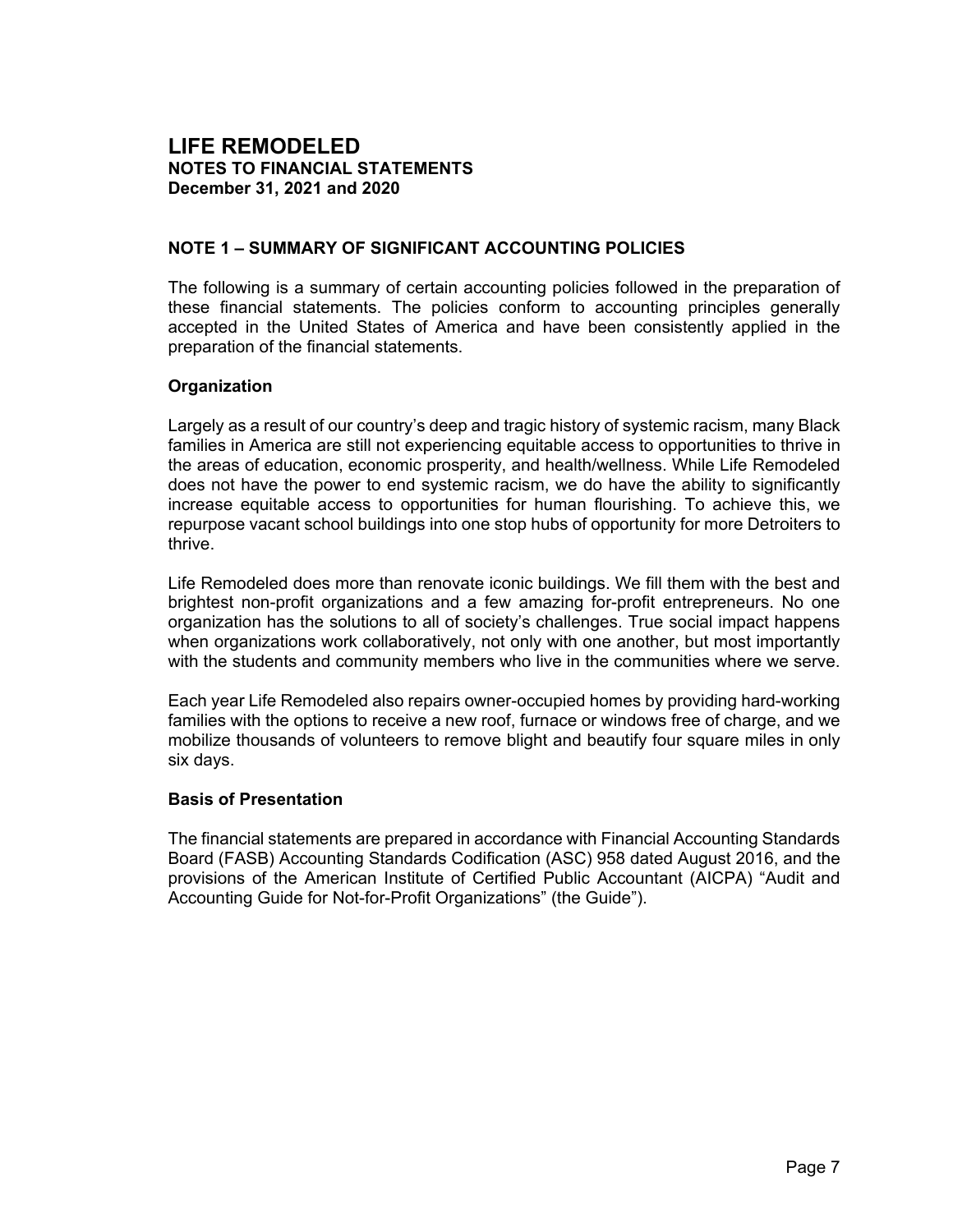## **NOTE 1 – SUMMARY OF SIGNIFICANT ACCOUNTING POLICIES** (Continued)

#### **Basis of Presentation** (Continued)

Under the provisions of the Guide, net assets and revenues, and gains and losses are classified based on the existence or absence of donor-imposed restrictions. Accordingly, the net assets of the Organization and changes therein are classified as follows:

**Net assets without donor restrictions:** Net assets that are not subject to donorimposed restrictions and may be expended for any purpose in performing the primary objectives of the Organization. These net assets may be used at the discretion of the Organization management and the board of directors.

**Net assets with donor restrictions:** Net assets subject to stipulations imposed by donors, and grantors. Some donor restrictions are temporary in nature; those restrictions will be met by actions of the Organization or by the passage of time. Other donor restrictions are perpetual in nature, where by the donor has stipulated the funds be maintained in perpetuity.

#### **Measure of Operations**

The statements of activities report all changes in net assets, including changes in net assets from operating and non-operating activities. Operating activities consists of those items attributable to the Organization's ongoing activities. The Organization operations are all classified as operating activities.

#### **Use of Estimates**

The preparation of financial statements in conformity with accounting principles generally accepted in the United States of America requires management to make estimates and assumptions that affect the reported amounts of assets and liabilities and disclosure of contingent assets and liabilities at the date of the financial statements and the reported amounts of revenues and expenses during the reporting period. Actual results could differ from those estimates. In particular, the COVID-19 pandemic and the resulting adverse impact to global economic conditions, as well as the Organization's operations, may affect future estimate including, but not limited to, the allowance for doubtful accounts.

#### **Cash and Concentration of Credit Risk**

The Organization maintains, in certain financial institutions and with certain brokers throughout the year, cash balances which at times may exceed federally insured amounts. The Organization has not experienced any losses in such accounts and believes it is not exposed to any significant credit risk. Management has deemed this as a normal business risk.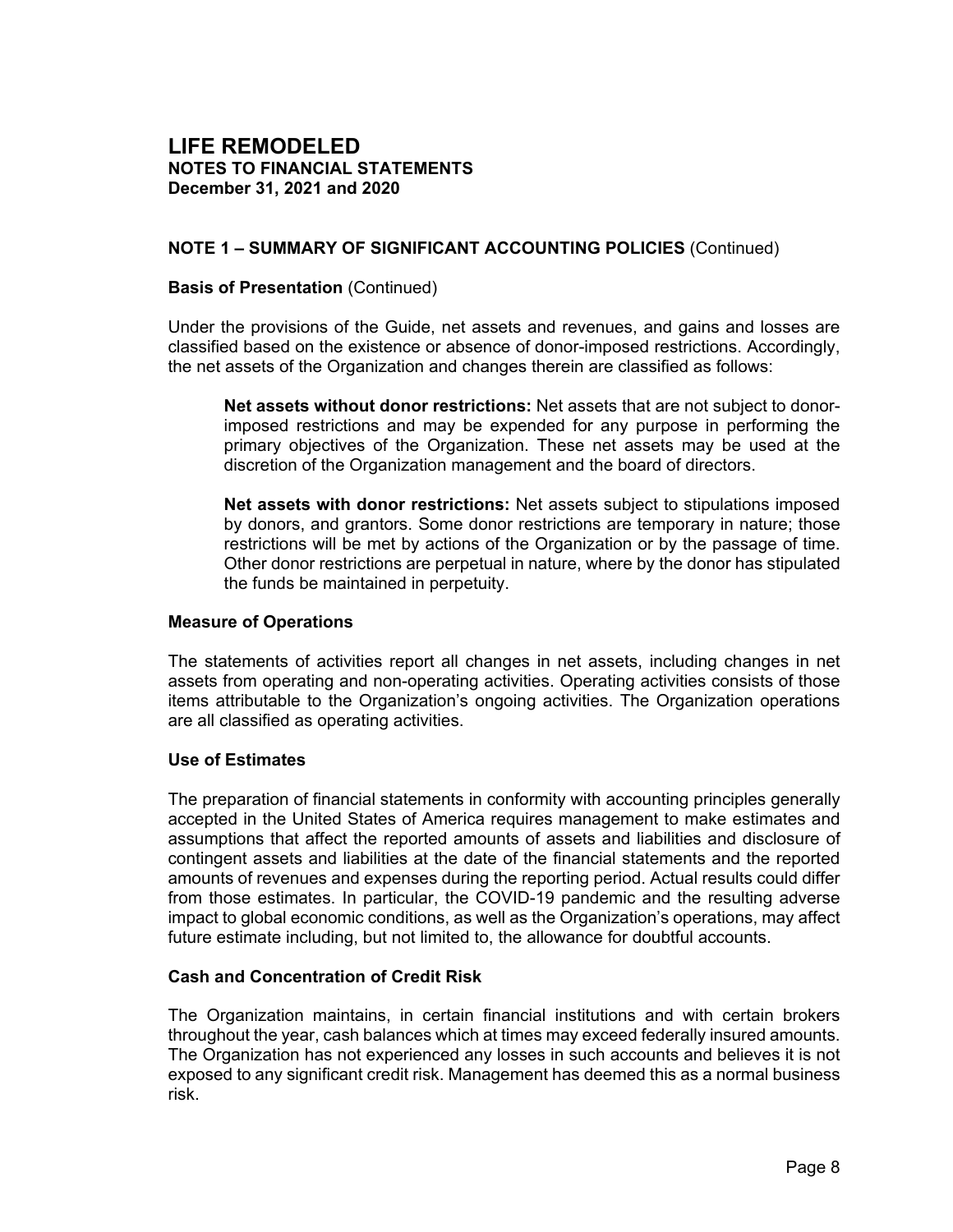#### **NOTE 1 – SUMMARY OF SIGNIFICANT ACCOUNTING POLICIES** (Continued)

#### **Accounts Receivable / Allowance for Doubtful Accounts**

Accounts receivable consists primarily of tenant rent, and are stated net of an allowance for doubtful accounts. The Organization does not require collateral for its accounts receivable and all accounts are expected to be received within one year. Periodically management reviews the accounts receivable for collectability and establishes an allowance for doubtful accounts receivable. An allowance for doubtful accounts of \$38,213 and \$26,216 has been recorded as of December 31, 2021 and 2020, respectively.

#### **Pledges Receivable**

Pledges receivable consist of unconditional promises to give that are recognized as contributions when the promise is received. All pledges receivable is initially valued at the fair value using a probability-weighted, risk adjusted discount rate method. The carrying amount of pledges receivable is reduced by a valuation allowance that reflects management's best estimate of the amounts that will not be collected. Balances that are still outstanding after the management has used reasonable collection efforts are written off through a charge to the valuation allowance and a credit to pledges receivable. Management has determined that no valuation allowance or discount is required at December 31, 2021 and 2020.

#### **Property, Equipment, Depreciation and Amortization**

Property and equipment are stated at cost. Expenditures for maintenance and repairs are charged to operating expenses. Adjustments of the asset and the related accumulated depreciation and amortization accounts are made for property and equipment retirements and disposals, with the resulting gain or loss included in the Statement of Activities. Depreciation and amortization are computed using the straight-line method over the estimated useful lives of the related assets, which range from 5 to 39 years.

#### **Revenue Recognition**

#### *Grants and Contribution*

All contributions are considered to be for unrestricted use unless specifically restricted by the donor. Contributions of cash and other assets, including unconditional promises to give in the future, are reported as revenue when received and measured at fair value. Donor promises to give in the future are recorded at the present value of estimated future cash flows.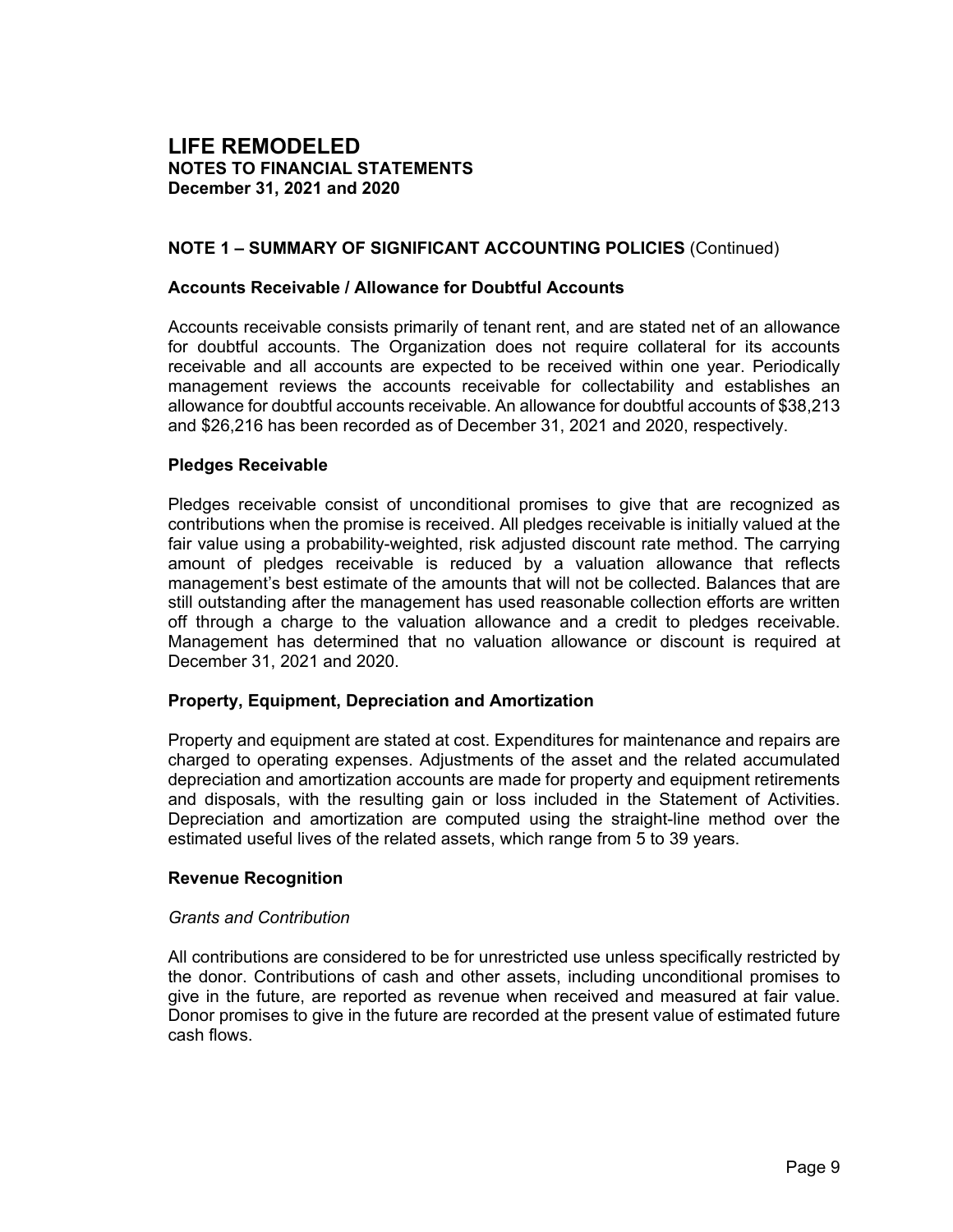## **NOTE 1 – SUMMARY OF SIGNIFICANT ACCOUNTING POLICIES** (Continued)

#### **Revenue Recognition** (Continued)

#### *Grants and Contribution* (Continued)

Unconditional contributions are recognized when pledged and recorded as net assets without donor restrictions or net assets with donor restrictions, depending on the existence and/or nature of any donor-imposed restrictions. Conditional promises to give, that is those with a measurable performance or other barrier, and a right of return or right of release, are not recognized until the conditions to which they depend have been substantially met. Gifts of cash and other assets are reported with donor restricted support if they are received with donor stipulations that limit the use of the donated assets.

When a restriction expires, that is, when a stipulated time restriction ends or a purpose restriction is accomplished, net assets with donor restrictions are reclassified to net assets without donor restrictions and reported in the statement of activities as net assets released from restrictions. Donor-restricted contributions whose restrictions are met in the same reporting period are reported as net assets without donor restrictions.

Contributions received with donor-imposed restrictions that are met in the same year as received are reported as revenues of the net assets without donor restrictions.

#### *Donated Assets*

The Organization reports gifts and pledges of land, building, and equipment as unrestricted support unless explicit donor stipulations specify how the donated assets must be used. Gifts of long-lived assets with explicit restrictions that specify how the assets are to be used and gifts of cash or other assets that must be used to acquire long-lived assets are reported as restricted support. Absent explicit donor stipulations about how long those long-lived assets must be maintained, Life Remodeled reports expirations of donor restrictions when the donated or acquired long-lived assets are placed in service.

#### *Donated Services and Supplies*

Services donated by professionals are recorded as support and expense. The services are valued at the estimated amounts that would be paid if Life Remodeled paid employees for such services. Donated supplies are recorded as support and expense at their estimated fair value when received as a donation.

Life Remodeled had 16,648 and 9,690 total hours from individuals who volunteer their time and perform a variety of tasks that assist Life Remodeled with program, fundraising and administrative support for the years ended December 31, 2021 and 2020, respectively. These donated services were not recognized in the financial statements because they did not meet the criteria for recognition under ASC topic Contributions.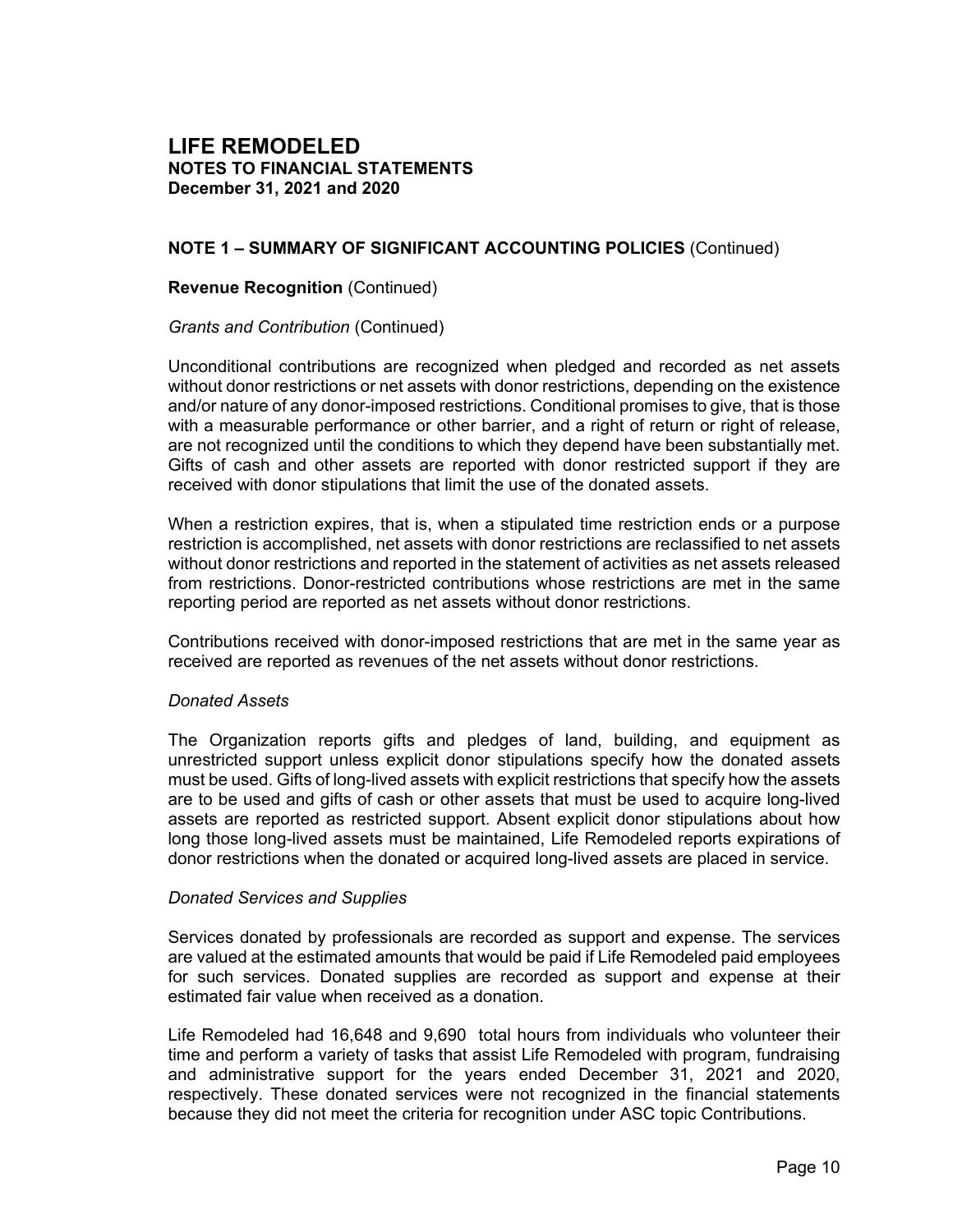## **NOTE 1 – SUMMARY OF SIGNIFICANT ACCOUNTING POLICIES** (Continued)

#### **Revenue Recognition** (Continued)

#### *Revenue Recognition for Contracts with Customers*

The Organization's revenue stream under contracts with customers is comprised of the exchange component of special events revenue transactions in which the donor and the Organization receive something of commensurate value from the special event. The Organization performs an analysis to determine the performance obligations associated with the exchange transactions, and revenue recognized when the given performance obligation is satisfied.

The revenue is recognized at a given point in time when the control of the goods or service is transferred to the customer and when the customer can direct its use and obtain substantial benefit from the goods. The transaction price is calculated as the amount of consideration to which the Organization expects to be entitled (such as the estimated value of the items received by the donor as part of the special event).

The exchange portion and contribution portion of the special event is reported as part of the grants and contribution in the statements of activities.

#### *Rental Revenue*

The Organization recognizes rental revenues as they become due according to the lease. The Organization uses the straight-line method for recognizing rental revenue. Rental payments received in advance are deferred until earned. At December 31, 2021 and 2020, the Organization had \$50,404 and \$11,181 as deferred revenue, respectively.

#### **Income Taxes**

The Organization is a not-for-profit organization exempt from income taxes under Section 501(c)(3) of the Internal Revenue Code ("IRC"). In addition, the Organization qualifies for charitable contribution deductions under IRC Section  $170(b)(1)(A)$  and has been classified as a supporting organization other than a private foundation under Section 509(a)(2).

Although the Organization has been granted income tax exemption by the Internal Revenue Service, such exemption does not apply to "unrelated business taxable income" under IRC Section 513(a). The Organization believes that it has been operating within tax exempt status and has no unrelated business income.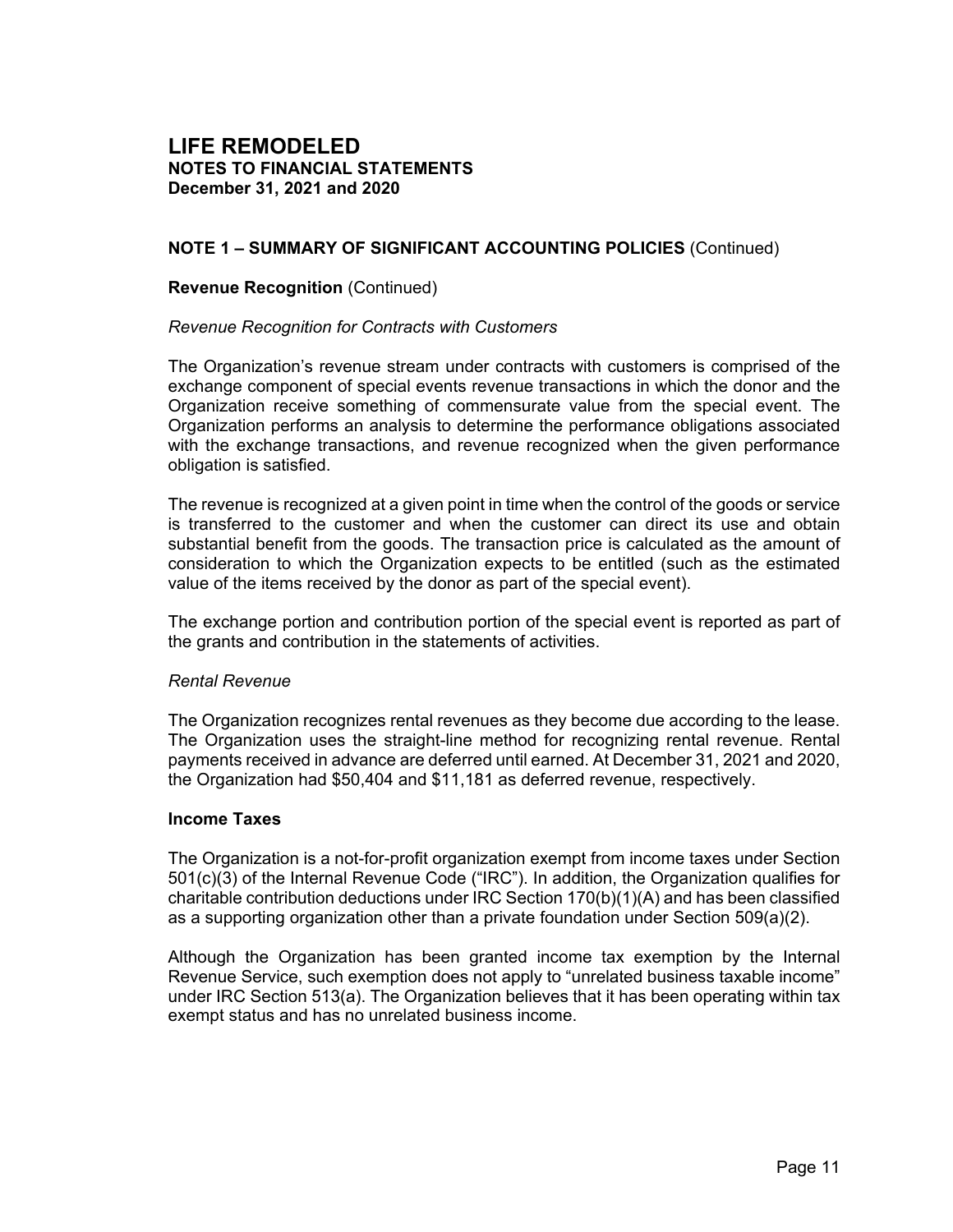## **NOTE 1 – SUMMARY OF SIGNIFICANT ACCOUNTING POLICIES** (Continued)

#### **Income Taxes** (Continued)

ASC guidance regarding accounting for uncertainty in income taxes clarifies the accounting for income taxes by prescribing the minimum recognition threshold income tax position is required to meet before being recognized in the financial statements and applies to all income tax positions. Each income tax position is assessed using a two-step process. A determination is first made as to whether it is more likely than not that the income tax position will be sustained, based upon technical merits, upon examination by the taxing authorities. If the income tax position is expected to meet the more likely than not criteria, the benefit recorded in the financial statements equals the largest amount that is greater than 50% likely to be realized upon its ultimate settlement. At December 31, 2021 and 2020, there were no uncertain tax positions that require accrual.

#### **Reclassifications**

Certain items reported in the 2020 financial statements have been reclassified in order to conform to the current year presentation.

#### **Functional Allocation of Expenses**

The costs of providing the various programs and activities have been summarized on a functional basis in the statement of activities. Expenses are allocated between program services, management and general, and fundraising activities based on the purpose of the expense. In addition, certain expenses are allocated between the functional expense classifications based on time or cost study of where efforts are made.

#### **Adoption of New Accounting Pronouncement**

In June 2018, the FASB issued ASU No. 2018-08, *Clarifying the Scope and the Accounting Guidance for Contributions Received and Contributions Made (Topic 958)*. The ASU provides enhanced guidance to assist entities in (1) evaluating whether transactions should be accounted for as contributions (nonreciprocal transactions) or as exchanges (reciprocal transactions) and (2) determining whether a contribution is conditional. As a result, it enhances comparability of financial information among not-forprofit entities. The Organization adopted the ASU effective January 1, 2020. Management performed an assessment of the Organization's contributions and determined the adoption of the standard has no impact on the recognition of contributions for both of the years ended December 31, 2021 and 2020.

#### **Subsequent Events**

The Organization has performed a review of events subsequent to the statement of financial position through April 26, 2022, the date the financials were available to be issued.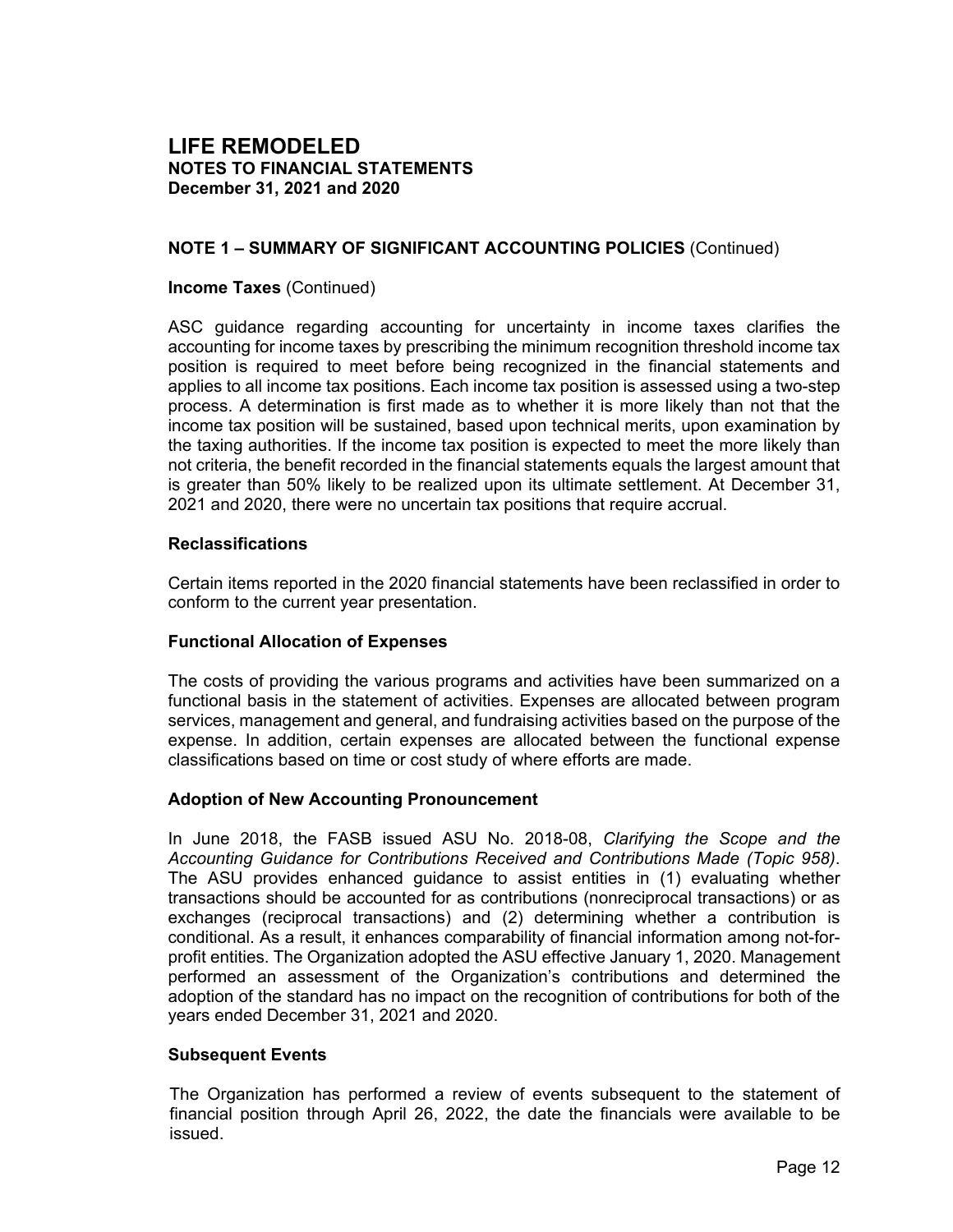## **NOTE 2 – PLEDGES RECEIVABLE**

Pledges receivable consists of the following:

|                                                            | December 31, |                 |    |                   |  |
|------------------------------------------------------------|--------------|-----------------|----|-------------------|--|
|                                                            | 2021         |                 |    | 2020              |  |
| Pledges receivable                                         |              | 17,430          | S  | 120,000           |  |
| Amounts due in:<br>Less than one year<br>One to five years | \$           | 7,430<br>10,000 | \$ | 105,000<br>15,000 |  |
| Total pledges receivable                                   | \$           | 17,430          |    | 120,000           |  |

#### **NOTE 3 – PROPERTY AND EQUIPMENT**

Property and equipment consists of the following:

|                                                                                     | December 31,                    |                        |  |  |  |
|-------------------------------------------------------------------------------------|---------------------------------|------------------------|--|--|--|
|                                                                                     | 2021                            | 2020                   |  |  |  |
| Leasehold improvements<br><b>Furniture and fixtures</b><br>Construction in progress | \$3,492,465<br>231,118<br>5,254 | \$3,394,653<br>218,140 |  |  |  |
|                                                                                     | 3,728,837                       | 3,612,793              |  |  |  |
| Accumulated depreciation<br>and amortization                                        | (321,891)                       | (189,606)              |  |  |  |
| Property and equipment, net                                                         | 3,406,946                       | 3,423,187              |  |  |  |

Depreciation and amortization expense was \$132,285 and \$106,371 for the years ended December 31, 2021 and 2020, respectively.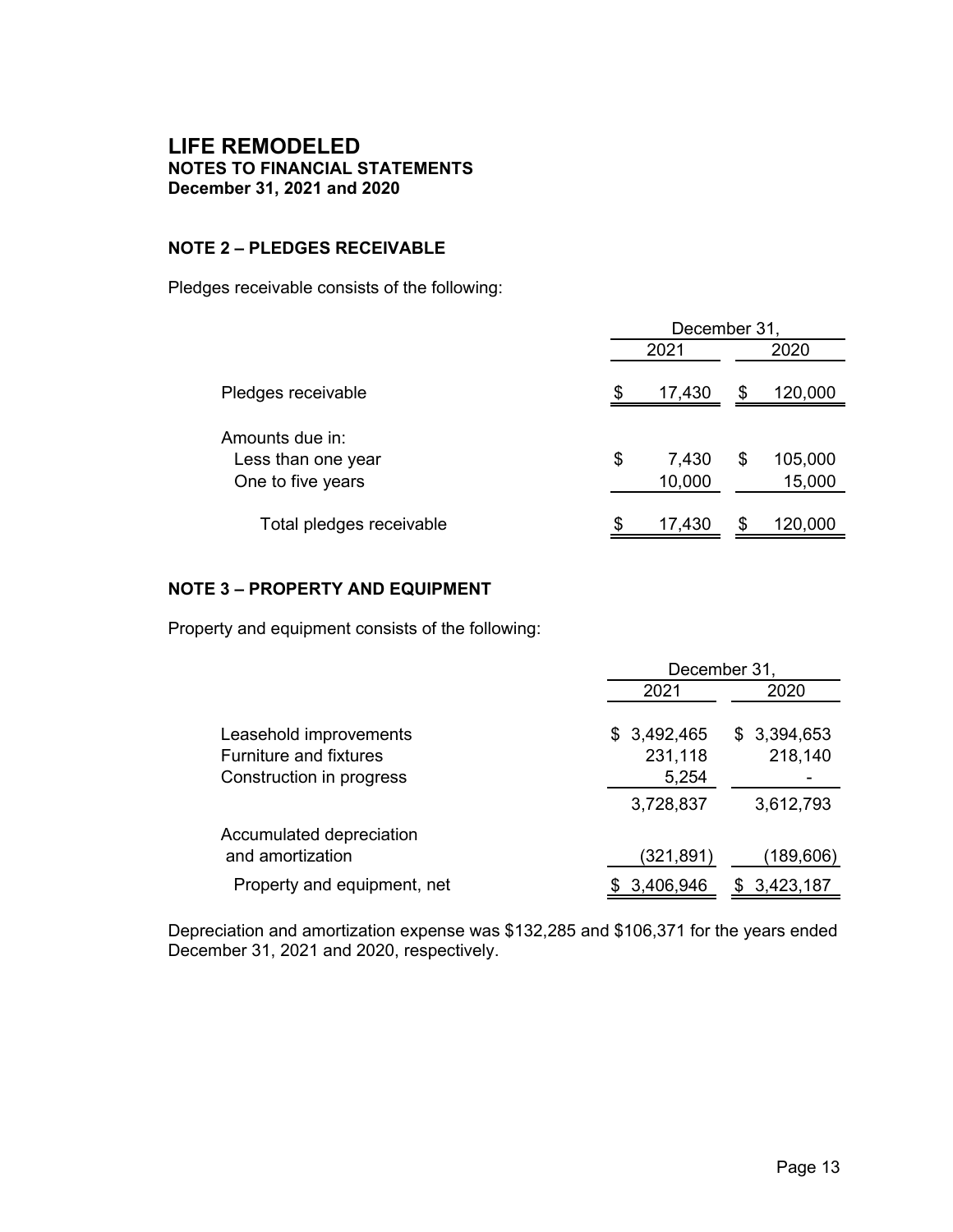#### **NOTE 4 – ACCRUED EXPENSES**

Accrued expenses consists of the following:

|                  |    | December 31,             |   |                 |  |  |
|------------------|----|--------------------------|---|-----------------|--|--|
|                  |    | 2021                     |   | 2020            |  |  |
| Payroll<br>Other | \$ | $\blacksquare$<br>16,148 | S | 10,118<br>4,947 |  |  |
|                  | S  | 16,148                   | S | 15,065          |  |  |

#### **NOTE 5 – FIDUCIARY LIABILITY**

The Organization acts in a fiduciary capacity to receive and disburse various funds for community organizations. As of December 31, 2021 and 2020, the fiduciary liability was \$114,375 and \$-0-, respectively. For the years ended in December 31, 2021 and 2020, total disbursement made were \$35,625 and \$69,777, respectively.

#### **NOTE 6 – NET ASSETS WITH DONOR RESTRICTIONS**

Net assets with donor restrictions were comprised of the following:

|                                      | December 31, |         |    |         |  |
|--------------------------------------|--------------|---------|----|---------|--|
|                                      |              | 2021    |    | 2020    |  |
|                                      |              |         |    |         |  |
| Youth Programming                    | \$           | 25,224  | \$ | 91,196  |  |
| <b>Durfee Innovation Society</b>     |              | 25,000  |    | 30,000  |  |
| Six Day Project                      |              |         |    | 10,000  |  |
| Capital Campaign                     |              |         |    | 98,344  |  |
| <b>Construction Training Program</b> |              |         |    | 3,257   |  |
| <b>Time Restricted</b>               |              | 100,000 |    | 200,000 |  |
|                                      |              |         |    |         |  |
|                                      |              | 150,224 | S  | 432,797 |  |

## **NOTE 7 – LEASE REVENUE**

The Organization has entered into non-cancellable operating lease agreements to rent certain office space to unrelated entities through July 2024. Tenant rent payments range from \$439 to \$17,106 per month, based on the size of the suites being rented. Rental income under these agreements totaled \$1,093,561 and \$870,331 for the years ended December 31, 2021 and 2020, respectively.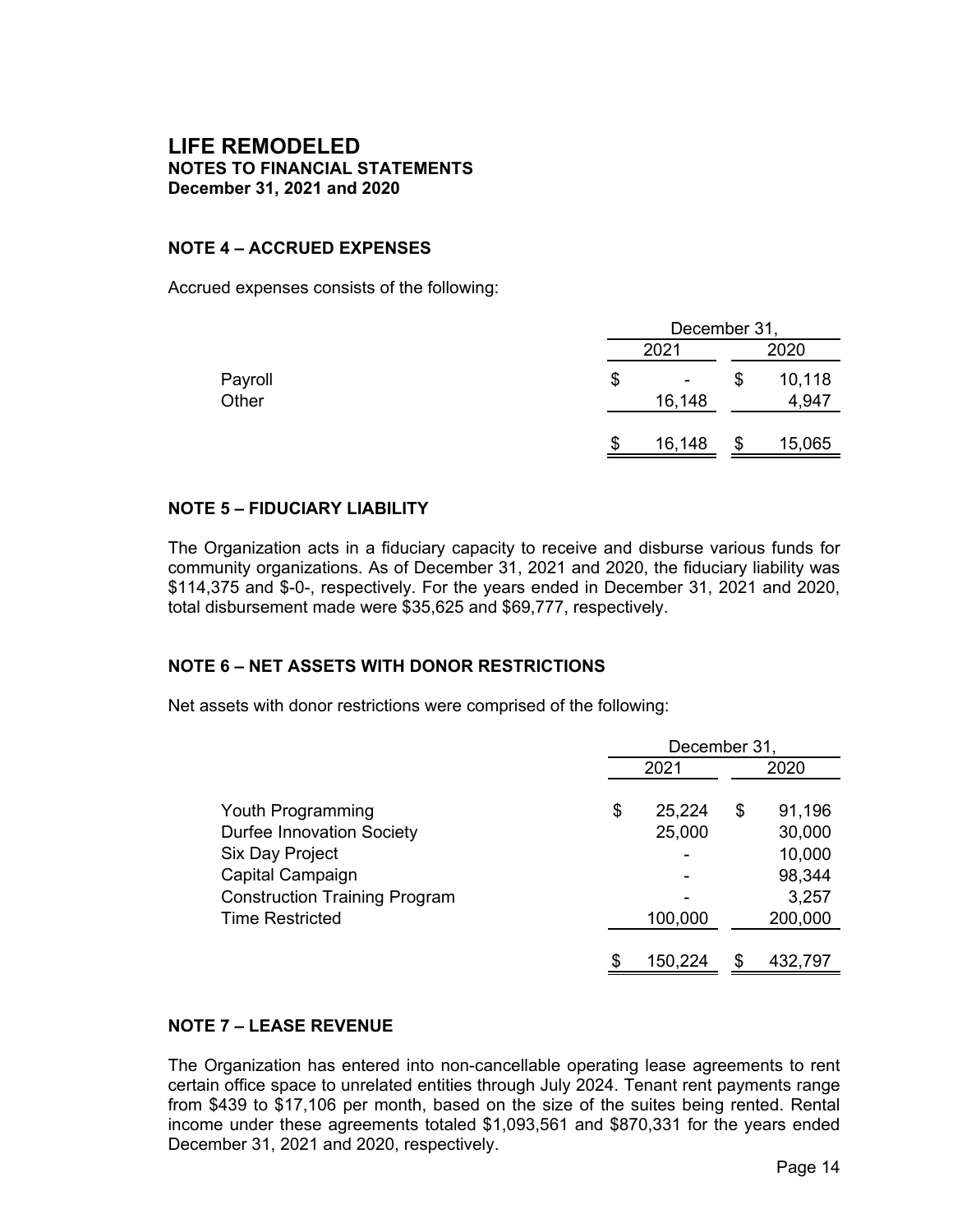#### **NOTE 7 – LEASE REVENUE** (Continued)

Future minimum lease payments due under these leases from unrelated parties for the next three years are as follows:

| Year ending December 31, | Amount |                               |  |  |  |
|--------------------------|--------|-------------------------------|--|--|--|
| 2022<br>2023<br>2024     | S      | 707,104<br>421,395<br>150,691 |  |  |  |
| Total                    |        | 1,279,190                     |  |  |  |

For the years ended December 31, 2021 and 2020, approximately 18% and 21% of base rents were provided from one tenant.

#### **NOTE 8 – LIQUIDITY AND AVAILABILITY OF FINANCIAL ASSETS**

The following reflects the Organization's financial assets as of December 31, 2021 and 2020, reduced by the amounts not available for general use within one year due to contractual or donor-imposed restrictions or internal designations.

|                                                                              | December 31, |                  |  |  |  |
|------------------------------------------------------------------------------|--------------|------------------|--|--|--|
|                                                                              | 2021         | 2020             |  |  |  |
| Financial assets                                                             |              |                  |  |  |  |
| Cash                                                                         | \$2,317,589  | 1,392,598<br>\$. |  |  |  |
| Pledges receivable                                                           | 17,430       | 120,000          |  |  |  |
| Accounts receivable                                                          | 11,414       | 95,184           |  |  |  |
| Total financial assets                                                       | 2,346,433    | 1,607,782        |  |  |  |
| Amounts not available for general use<br>Receivables to be collected in more |              |                  |  |  |  |
| than one year                                                                | (10,000)     | (15,000)         |  |  |  |
| Restriced cash on fiduciary liability                                        | (114, 375)   |                  |  |  |  |
| Donor restricted funds                                                       | (50, 224)    | (332,797)        |  |  |  |
| Total amounts not available for                                              |              |                  |  |  |  |
| general use                                                                  | (174,599)    | (347,797)        |  |  |  |
| Financial assets available to meet                                           |              |                  |  |  |  |
| general expenditures within one year                                         | 2,171,834    | 1,259,985<br>S.  |  |  |  |
|                                                                              |              | Page 15          |  |  |  |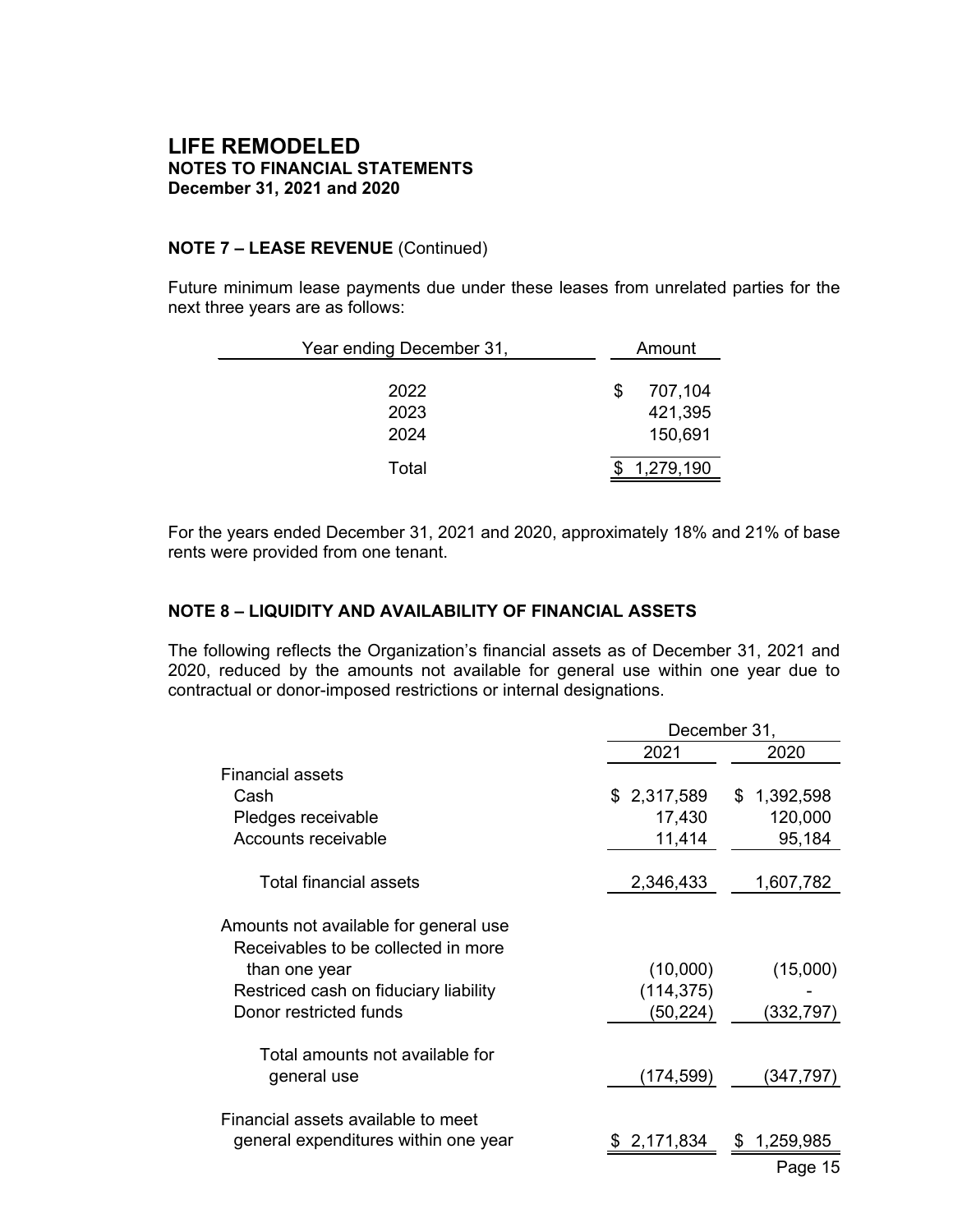#### **NOTE 8 – LIQUIDITY AND AVAILABILITY OF FINANCIAL ASSETS** (Continued)

As part of the Organization's liquidity management, it has a policy to structure its financial assets to be available as its general expenditures, liabilities and other obligations come due.

#### **NOTE 9 – BUILDING LEASES**

The Organization has a lease agreement with Detroit Public Schools to rent the Durfee Elementary-Middle School for \$1 per year. The lease matures in June 2037 and includes three optional renewals for ten years each. The Organization records in-kind revenue and in-kind rent expense for the difference between the fair market value of the annual lease and the amount paid. The in-kind rent related to the Durfee Building was \$1,450,395 and \$1,450,698 for the years ended December 31, 2021 and 2020, respectively.

#### **NOTE 10**- **PROGRAM EXPENSES**

Expenses for the Organization's major program activities are as follows:

|                                  | Years December 31, |                 |  |  |  |
|----------------------------------|--------------------|-----------------|--|--|--|
|                                  | 2021               | 2020            |  |  |  |
| <b>Durfee Innovation Society</b> | \$2,580,862        | \$2,450,425     |  |  |  |
| <b>Community Engagement</b>      | 172,586            | 526,918         |  |  |  |
| Six Day Project                  | 140,682            | 125,639         |  |  |  |
| Youth                            | 88,499             | 36,180          |  |  |  |
| <b>Home Repairs</b>              |                    | 6,993           |  |  |  |
|                                  |                    |                 |  |  |  |
|                                  | \$2,982,629        | 3,146,155<br>S. |  |  |  |

#### **NOTE 11 – PAYROLL PROTECTION PROGRAM**

The Organization received a PPP refundable advances of \$145,300 and \$130,500 for the years ended December 31, 2021 and 2020, respectively under the Coronavirus Aid, Relief, and Economic Security Act (CARES Act). These refundable advances, which are in the form of a promissory note, are between the Organization and CRF Small Business Loan Company, LLC, and the satisfaction of conditions of the advance are subject to review by the Small Business Administration (SBA).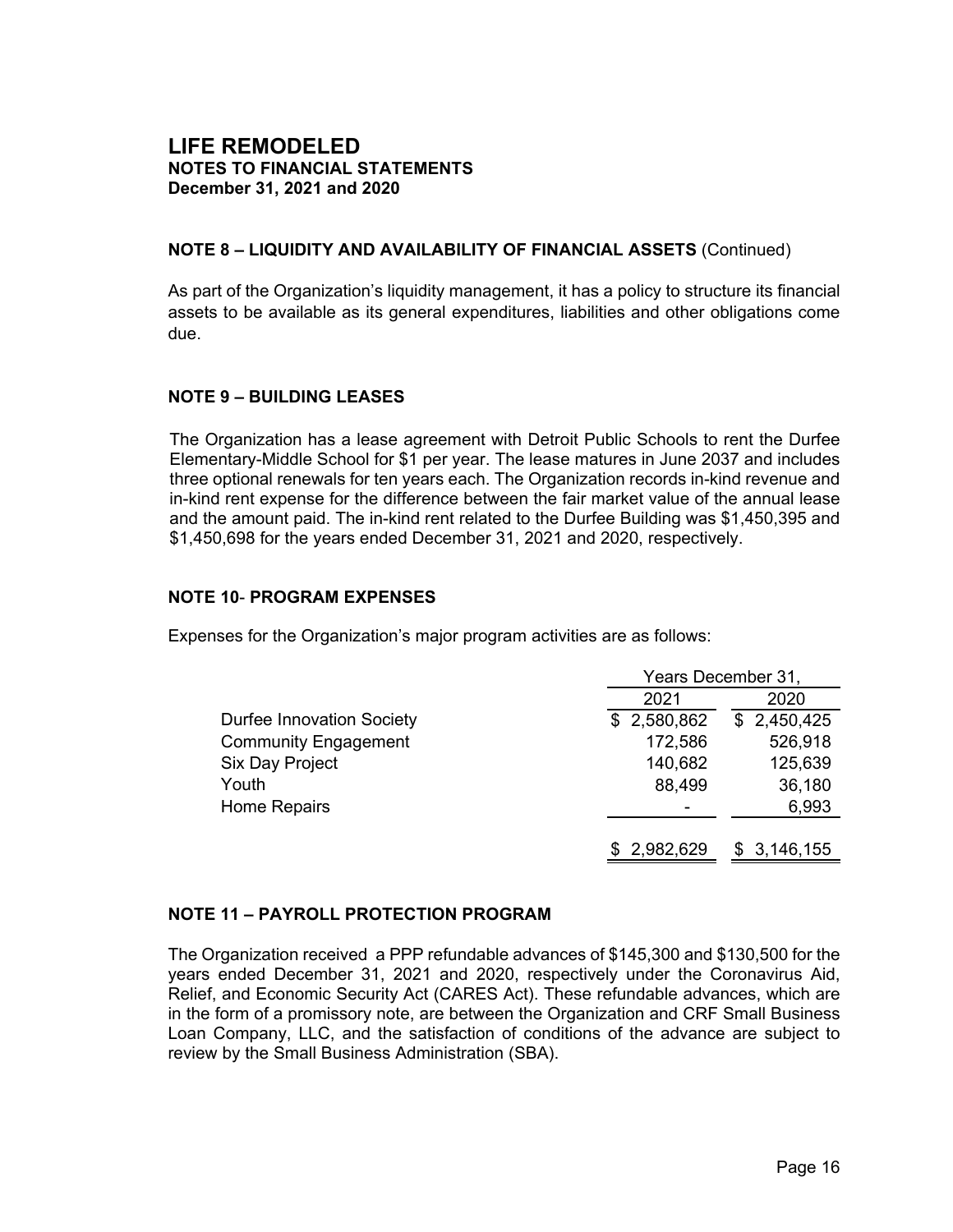## **NOTE 11 - PAYROLL PROTECTION PROGRAM** (Continued)

The terms of the refundable advance require the Organization to meet certain conditions regarding an economic need for the advance as well as incurring qualifying expenses such as payroll costs, benefits, rent, and utilities during a 24-week period. All or a portion of the refundable advance may be recognized as contribution revenue upon meeting the conditions and the incurrence of allowable qualifying expenses. As of December 31, 2021 and 2020, the Organization recorded contribution revenue of \$145,300 and \$130,500, respectively, as it determined it had substantially met all conditions of the refundable advances.

According to the terms of the refundable advance, the Organization would be required to repay all or a portion of the refundable advance if it is later determined that it failed to meet the certain conditions. The Organization believes it has substantially met its performance obligations and applied for full forgiveness of the refundable advance. The Organization obtained forgiveness of the refundable advances from SBA in the full amount of \$145,300 on November 5, 2021, and \$130,500 on January 12, 2021.

Additionally, the application for the refundable advance required the Organization to, in good faith, certify that the current economic uncertainty made the loan request necessary to support the ongoing operations of the Organization. Subsequently released guidance instructs all applicants and recipients to take into account their current business activity and the Organization's ability to access other sources of liquidity sufficient to support ongoing operations in a manner that is not significantly detrimental to their business.

The required certification made by the Organization is subject to interpretation. If, despite the good-faith belief that given the Organization's circumstances, the Organization satisfies all eligibility requirements for the refundable advance, it is later determined the Organization was ineligible to apply for and receive the funds, the Organization may be required to repay the refundable advance in its entirety and the Organization could be subject to additional penalties.

Should any portion of the refundable advance be repayable by the SBA, the Organization will record the amount of refundable advance to be repaid as a loan which carries an interest rate of 1.00% per annum, payable in monthly installments over a 2-year term. There is no prepayment penalty. The loan, if recorded, will be subject to customary provisions for a loan of this type, including customer events of default to, among other things, payment defaults and breaches of the provisions of the loan.

According to the rules of the SBA, the Organization is required to retain documentation for six years after the date the refundable advance is forgiven or repaid in full, and permit authorized representative of the SBA, including representatives of its Office of Inspector General, to access such files upon request. Should the SBA conduct such a review and reject all or some of the Organization's judgements pertaining to satisfying conditions of the refundable advance, the Organization may be required to adjust previously reported amounts and disclosures in the financial statement.